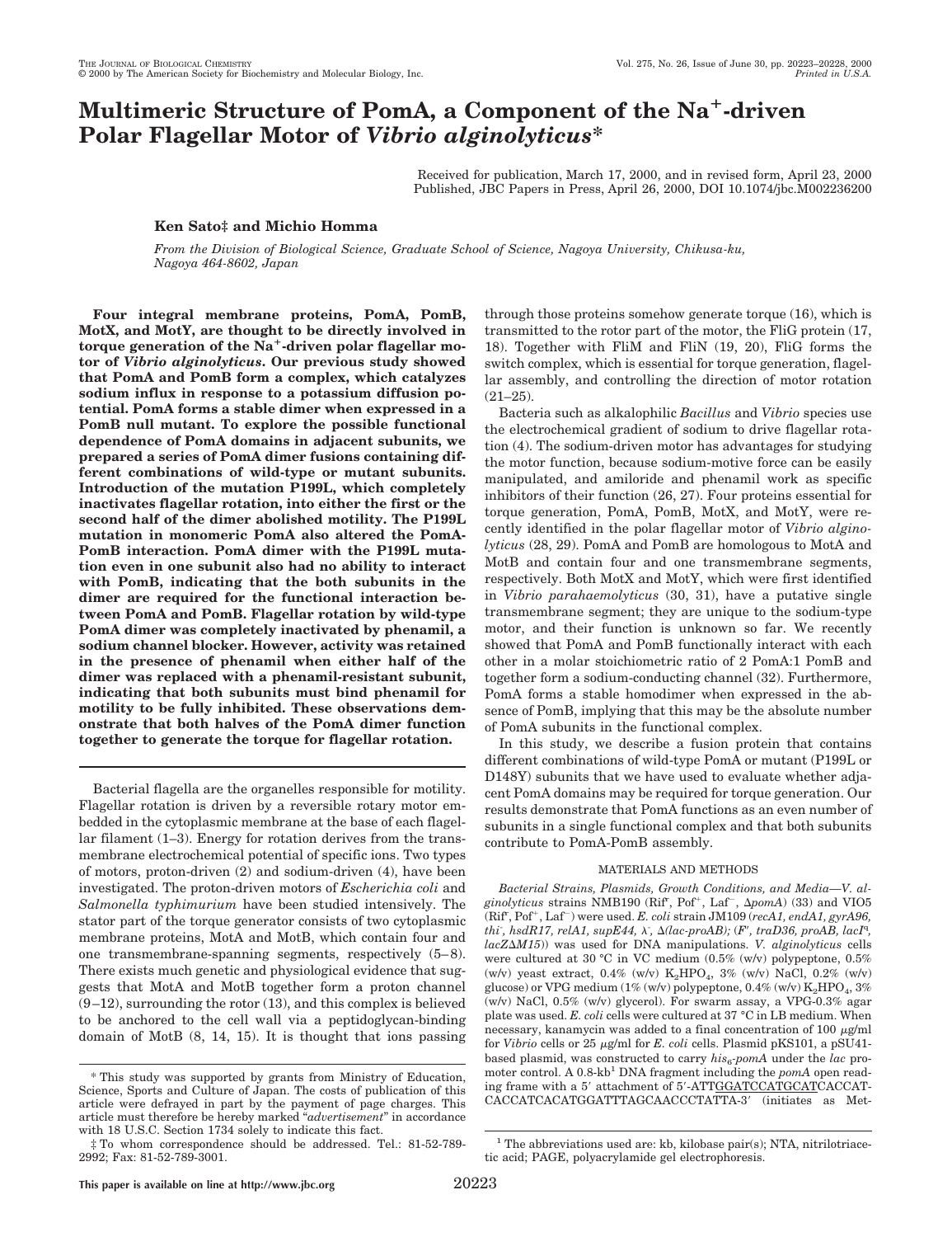His6; the underline indicates the created (*Bam*HI and *Eco*T22I) restriction sites) was originally prepared by polymerase chain reaction and cloned into *Bam*HI-digested pSU41. Plasmid pKS105, encoding the tandem PomA with a six-histidine linker, was generated by engineering an *Eco*T22I site at the 3'-end of the *pomA* clone and then linked to the 5'-end of *his<sub>6</sub>-pomA* via *Eco*T22I. pKS106 (PomA-PomA), a pSU41based plasmid with a kanamycin resistance marker, encoded the tandem PomA under *lac* promoter control. An oligonucleotide with the sequence 5'-ATGCATTATCCGTACGATGTTCCAGATTATGCAATAG-AAGGTCGCATGCAT-39 was inserted into the *Eco*T22I site of pKS105, allowing an in frame insertion of the sequence MHYPYDVPDYAIEGR into the 3'-end of the *pomA* clone. The final linking sequence was MHYPYDVPDYAIEGRM-His<sub>6</sub>, *i.e.* a hemagglutinin tag and six histidines. Plasmid pKS107 (PomA-P199L) was prepared by the insertion of a 0.8-kb *Dra*I fragment of pKS106 into the corresponding site of pMK101-P199LKm. pMK101-P199LKm was constructed by the insertion of a 0.8-kb *Bam*HI fragment of pMK101-P199L (34) into the corresponding site of pSU41. A 1.0-kb *Hin*dIII fragment of pKS106 was ligated with pMK101-P199LKm that had been partially digested with *Hin*dIII, creating pKS108 (P199L-PomA). Plasmid pKS109 (P199L-P199L) was constructed by the insertion of a 0.8-kb *Sph*I fragment of pKS108 into the corresponding site of pKS107. pKS111 carrying the His6-PomA P199L gene was created by insertion of a 0.6-kb *Dra*I–*Eco*RI fragment of pMK101-P199LKm into the corresponding site of pKS101. Plasmid pKS113 (PomA-D148Y) was constructed by the insertion of a 0.8-kb *Dra*I fragment of pKS106 into the corresponding site of pYA301- D148Y (35). A 1.0-kb *Hin*dIII fragment of pYA301-D148Y was ligated with pKS106 that had been partially digested with *Hin*dIII, creating pKS114 (D148Y-PomA). pKS115 (D148Y-D148Y) was constructed by the insertion of a 0.8-kb *Sph*I fragment of pKS114 into the corresponding site of pKS113. All inserts were confirmed by DNA sequencing.

*Measurement of Swimming Speed—*Cells were harvested at late logarithmic phase and resuspended in an equal volume of TMN medium containing 50 mm Tris-Cl (pH 7.5), 5 mm  $MgCl<sub>2</sub>$ , 5 mm glucose, 50 mm NaCl, 250 mM KCl. The cell culture was diluted 100-fold into TMN medium containing various concentrations of NaCl, and then motility of the cells was observed at room temperature under a dark field microscope and recorded on video recorder. Swimming speed was determined as described (36). The average swimming speed was obtained by measuring at least 20 swimming tracks.

*Co-elution Assay*—Cells of NMB190 expressing His<sub>6</sub>-tagged PomA derivative were cultured at 30 °C under strong aeration in VPG medium, harvested, washed with buffer (20 mM Tris-Cl, pH 8.0, 5 mM  $MgSO<sub>4</sub>$ , 10% (w/v) sucrose), and resuspended (0.2 g, wet weight/ml) in 20 mM Tris-Cl, pH 8.0, containing 1 mM dithiothreitol, 5 mM  $MgSO<sub>4</sub>$ , 30  $\mu$ g/ml DNase I, and 0.5 mM phenylmethylsulfonyl fluoride. Membrane vesicles were prepared by subjecting the suspension to a single passage through a French press (5501-M Ohtake Works) at 4000 p.s.i. at 4 °C. Undisrupted cells were removed by low speed centrifugation  $(10,000 \times$ *g* for 20 min at 4 °C), and the membrane fraction was recovered from the supernatant by centrifugation at  $200,000 \times g$  for 2 h. The membrane pellet was suspended in buffer A (20 mM Tris-Cl, pH 8.0, 150 mM NaCl, 1 mM dithiothreitol, 0.5 mM phenylmethylsulfonyl fluoride, 20% (w/v) glycerol) containing 5 mM imidazole, pH 8.0, and  $2.5\%$  (w/v)  $\beta$ -octyl glucoside. The suspension was stirred for 30 min at room temperature and centrifuged for 20 min at  $10,000 \times g$ . The clarified extract was mixed with  $Ni^{2+}$ -NTA-agarose (QIAGEN) prewashed with the same buffer, incubated at 4 °C for 1 h with gentle mixing, and then packed into the column. The loaded resin was washed with buffer A containing 40 mM imidazole, pH 8.0, and 1.25% (w/v)  $\beta$ -octyl glucoside. Elution was conducted with buffer A, containing 500 mM imidazole, pH 8.0, and 1.25% (w/v)  $\beta$ -octyl glucoside. The Ni<sup>2+</sup>-NTA-purified material was analyzed by SDS-PAGE followed by immunoblotting.

#### RESULTS

*Construction and Expression of PomA Dimers—*Our previous studies suggested that the native PomA protein alone forms a stable dimer in detergent extract (32). The possibility that the dimerization of PomA subunits may be required for torque generation was approached by constructing a series of tandem dimer PomA proteins. The construction was performed by linking two *pomA* open reading frames in frame with 22 residues as a linker (Fig. 1*A*). The resulting plasmid encodes a 528-residue polypeptide (PomA-PomA) with an N-terminal subunit continuous with a C-terminal subunit. As shown in Fig. 1*B*, NMB190  $(\Delta p$ *omA*) cells expressing the tandem PomA gained the ability



PomA-PomA PomA

FIG. 1. **Membrane topology and function of dimeric PomA fusion protein.** *A*, schematic diagram of a PomA-PomA dimer. Two PomA monomers joined tail-to-head in tandem are expressed as a single polypeptide. The *arrow* indicates the position of the connecting site; the linking sequence is MHYPYDVPDYAIEGRM-His $_6$  (22 amino acids). *B*, swarming abilities of NMB190  $(\Delta p \circ m)$  cells expressing nothing (*vec* $tor$ ), His<sub>6</sub>-PomA (*PomA*), or tandem PomA (*PomA-PomA*). Overnight cultures were spotted on VPG-0.3% agar plate containing kanamycin and incubated at 30 °C for 5 h. *a.a.*, amino acid.

to swarm on a soft agar plate. Compared with wild-type monomeric PomA, tandem PomA slightly reduced the swarming ability. This is also shown in Fig. 6*B*, where NMB190 cells with tandem PomA had significantly reduced swimming speed compared with cells expressing wild-type monomeric PomA. Since the C terminus of *Salmonella* MotA, the PomA homolog, has been shown to be important for function (37), diminished swarm ability may be due to restricted flexibility around the C terminus of the N-terminal half of tandem PomA. To demonstrate that swarming was due to the activity of full-length tandem PomA and not to monomeric PomA resulting from partial translation or proteolytic cleavage of the PomA fusion, an immunoblotting was carried out with membranes from NMB190 expressing the tandem fusion protein. As shown in Fig. 2*B*, tandem PomA migrates around 50 kDa, as do SDSresistant dimeric aggregates of monomer PomA (Fig. 2*B*, *lane 2*) that we have observed routinely (38). No other immunoreactive species is observed on the immunoblots compared with wild-type endogenous PomA (*lanes 7–9*), particularly around 25 kDa, where monomeric PomA migrates. The immunoreactive materials at slightly larger than the monomer size (Fig. 2*B*, *lanes 3* and *6*) are the nonspecific degradation products during membrane preparation.

*Function of PomA Dimers Containing Different Combinations of Wild-type or Mutant Subunits—*In addition to wild-type PomA dimer, the following mutant dimers were created: PomA-P199L, P199L-PomA, and P199L-P199L (Fig. 2*A*). As a measure of function, the ability of PomA dimer and mutant dimers to swarm in a soft agar plate was assayed in *V. alginolyticus*  $NMB190 \, (\Delta pomA)$ . Fig. 3A shows the swarm abilities conferred by PomA dimer (PomA-PomA) and dimers containing mutation P199L. Previous mutational studies have shown that a conserved proline residue in PomA  $(Pro<sup>199</sup>$  in the protein from *V. alginolyticus* and  $Pro^{222}$  in *E. coli* MotA), which is important for function, since mutations of this residue completely prevent flagellar rotation and showed strong negative dominance (34). When this inactivating mutation was introduced into the N-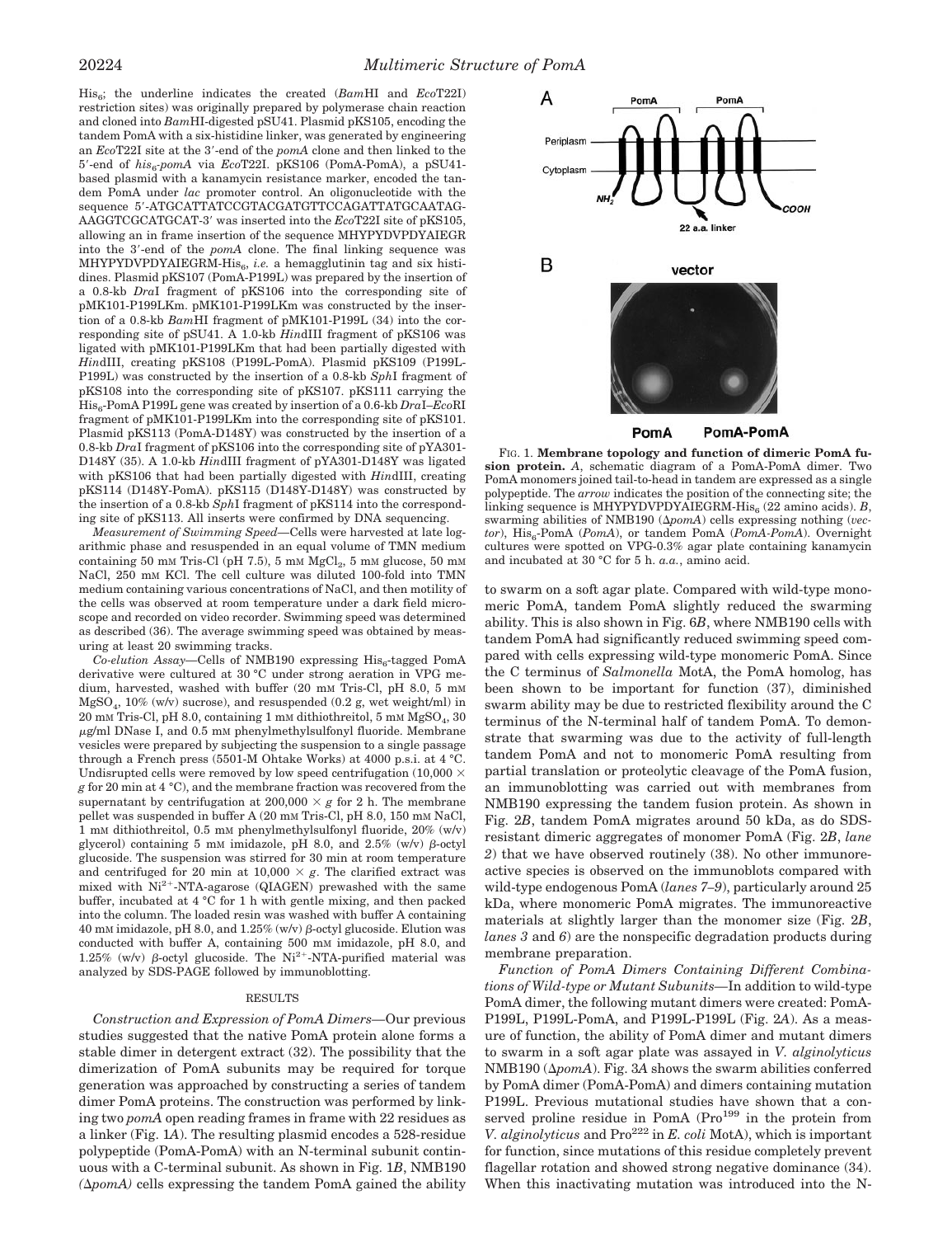

FIG. 2. **Expression of tandem PomA.** *A*, schematic diagrams of various PomA-PomA dimers. Two PomA monomers joined tail-to-head in tandem are expressed as a single polypeptide. The *arrows* indicate the positions where site-specific substitutions were introduced. *B* (*upper panel*), membrane vesicles (each 10  $\mu$ g of protein) of NMB190  $(\Delta pomA)$  harboring a vector plasmid (*lane 1*), a plasmid encoding His<sub>6</sub>-PomA (*lane 2*), tandem PomA dimer (*lane 3*), or tandem PomA dimer mutants (*lanes 4–6*) were subjected to SDS-PAGE and immunoblotting with anti-PomA antibody. *B* (*lower panel*), membrane vesicles (each 20  $\mu$ g of protein) of NMB190 ( $\Delta$ *pomA*) harboring a vector plasmid (*lane 7*), VIO5 (PomA1) harboring a vector plasmid (*lane 8*), or NMB190 (D*pomA*) harboring a plasmid encoding tandem PomA dimer (*lane 9*) were subjected to SDS-PAGE and analyzed with immunoblotting as above.

terminal (P199L-PomA) or the C-terminal (PomA-P199L) half of the dimer, swarm activity was completely diminished. PomA dimer with the mutation in both halves (P199L-P199L) was also completely inactive (Fig. 3*A*). Under the dark field microscope (39), no flagellar rotation was observed with cells producing P199L-containing dimers (data not shown).

We also investigated for dominant-negative effects of the mutant PomA dimers. The plasmids encoding PomA dimer or mutant dimers were introduced into wild-type cells, VIO5  $(PomA<sup>+</sup>)$ , and the transformants were inoculated on a soft agar plate. As shown in Fig. 3*B*, all PomA dimers containing the P199L mutation in either half of the dimer reduced the swarming ability of  $VIO5 (PomA<sup>+</sup>)$  cells, whereas PomA homodimer resulted in no significant reduction in swarm size compared with wild-type cells. These results suggest that PomA dimers with the P199L mutation compete with the wild-type PomA for occupying the functional site of the torque-generating unit. Taking the results together, it is highly possible that PomA dimers are inserted in the membrane at the functional site. Furthermore, the inactivation of half of the dimer interferes with the function of the other half, implying that the two halves of the dimer function together.

*Interaction of PomA Dimer and PomB—*Our previous studies showed that PomA and PomB functionally interact with each other (38). To investigate whether PomA dimers have the ability to interact with PomB, a co-elution assay was performed (Fig. 4A). Membrane fractions of NMB190  $(\Delta p_0 m A)$  expressing



FIG. 3. **Functions of PomA dimer mutants.** *A*, swarming abilities of the PomA dimer mutants. Four independent clones of NMB190  $(\Delta p_0)$  each carrying the PomA dimers were cultured overnight, spotted on a VPG-0.3% agar plate containing kanamycin, and incubated at 30 °C for 5 h. *vector*, NMB190/pSU41 used as a negative control. *B*, dominant-negative effects of the mutant PomA dimers. Overnight cultures of four independent clones of  $VIO5$  (PomA<sup>+</sup>) each expressing PomA dimers from a multicopy plasmid were spotted on a VPG-0.3% agar plate containing kanamycin and incubated at 30 °C for 5 h.

various PomA dimers were prepared, solubilized with  $\beta$ -octyl glucoside, and passed through a  $Ni<sup>2+</sup>$ -NTA-agarose column. The column was washed, bound protein was eluted with buffer containing imidazole, and the eluate was analyzed by immunoblotting using antibodies against PomA and PomB (Fig. 4*A*). Although only  $His<sub>6</sub>$ -PomA dimer is overexpressed in the cells, the protein complex contains only endogenous PomB, which should therefore reflect the native interaction between PomA and PomB. PomB co-eluted with PomA dimer (PomA-PomA; *lane 1*), whereas no PomB band was observed with PomA dimers containing the P199L mutation in either or both halves (P199L-PomA, PomA-P199L, or P199L-P199L; *lanes 2–4*).

Although  $Pro^{222}$  of *E. coli* MotA has been proposed to function as the regulator for the conformational changes of the MotA-MotB complex (40), its specific role still remains unclear. To examine the interaction between monomeric PomA P199L and PomB, a  $His<sub>6</sub>$  tag was attached to the N terminus of PomA and P199L mutant monomer, and the co-elution assay was performed as above (Fig. 4*B*). When the eluates were analyzed by immunoblotting, PomB was found to have co-isolated with wild-type His<sub>6</sub>-PomA (*lane 6*), but no detectable PomB was co-sedimented with His<sub>6</sub>-P199L (lane 7). The results described above suggest that as well as the  $Pro<sup>199</sup>$  of PomA being essential for PomA-PomB interaction, probably affecting the C-terminal tail of PomA, both halves of the PomA dimer contribute to form the functional PomA-PomB complex.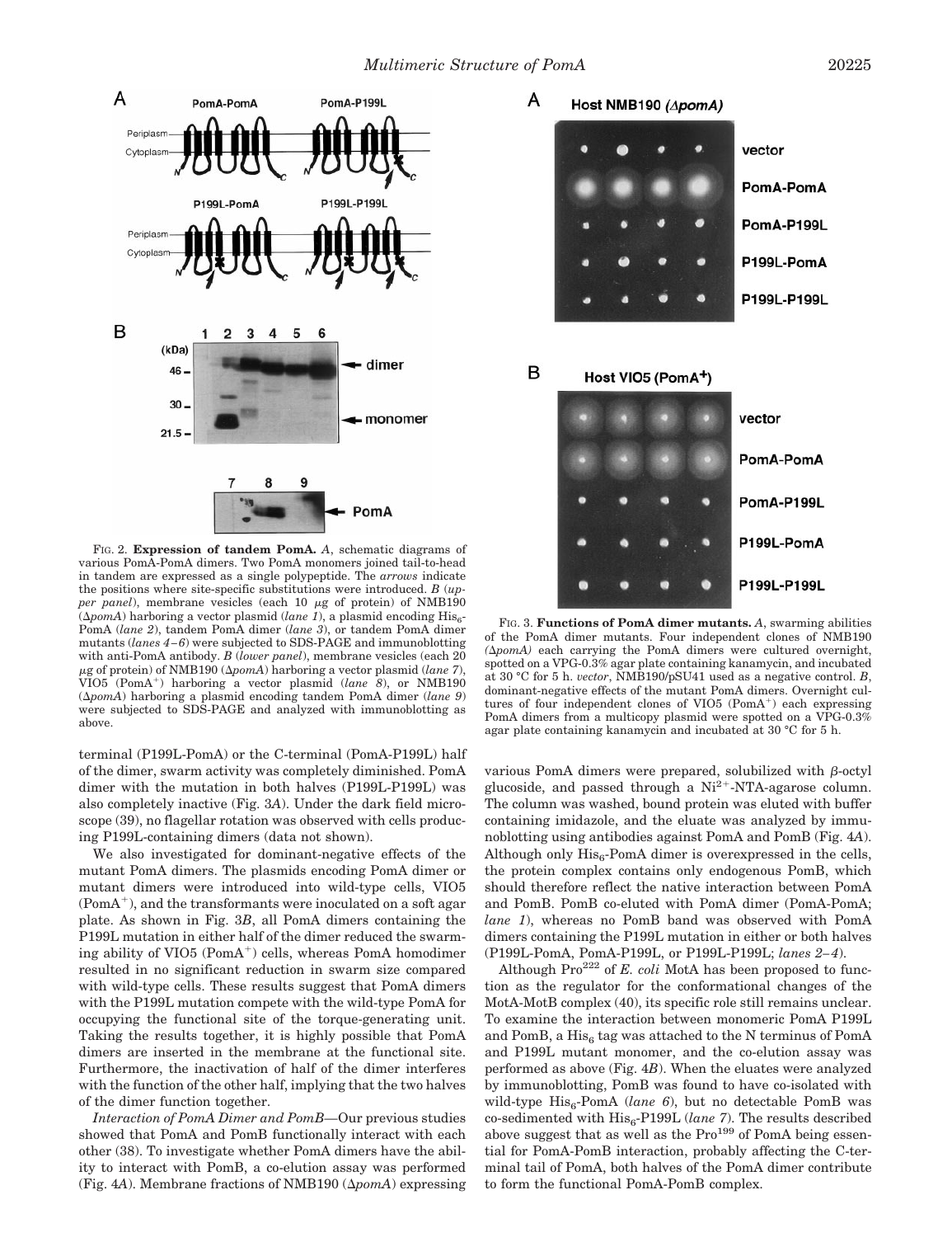

FIG. 4. **Co-elution analysis of PomA dimer.** *Upper panel*, detergent extract from membrane vesicles of NMB190 ( $\Delta p$ omA) expressing either PomA-PomA (*lane 1*), PomA-P199L (*lane 2*), P199L-PomA (*lane* 3), or P199L-P199L (*lane 4*) were incubated with Ni<sup>2+</sup>-NTA-agarose resin as described under "Materials and Methods," and eluates were precipitated with trichloroacetic acid and analyzed by SDS-PAGE and immunoblotting with anti-PomB93 or anti-PomA1312 antibody (38). *Lower panel*, solubilized membrane vesicles of NMB190  $(\Delta p_0 m)$  expressing either nothing (*lane 5*), His<sub>6</sub>-PomA (*lane 6*), or His<sub>6</sub>-P199L<br>(*lane 7*) were mixed with Ni<sup>2+</sup>-NTA resin, and eluates were analyzed with SDS-PAGE and immunoblotting as above.

*Torque Generation of PomA Dimers Containing Phenamilresistant Mutations—*We further extended this approach to investigate the relationship between torque generation and sodium conductance. Our previous studies had shown that the substitution of  $Asp<sup>148</sup>$  by Tyr (D148Y) in PomA results in resistance to phenamil, a specific inhibitor of the PomA-PomB sodium channel (35). Here, we have used this mutant to determine whether sodium conductance of both halves of the PomA dimer are required for torque generation. D148Y-containing mutant dimers were expressed as a 50-kDa protein, and no degradation products were observed (data not shown). Introduction of this mutation into either or both halves of the dimer reduced swarm activity (Fig. 5*A*). This is consistent with our previous observation that mutation at Asp<sup>148</sup> results in impaired motility (35). 50  $\mu$ M phenamil, which completely blocks sodium conductance of the PomA-PomB channel (35), completely inhibited motility driven by tandem PomA (PomA-PomA) (Fig. 5*B*). In contrast, NMB190 cells expressing tandem PomA with D148Y mutations in both halves (D148Y-D148Y) showed phenamil resistance. Interestingly, PomA heterodimers with either the N-terminal or the C-terminal half containing the D148Y mutation (PomA-D148Y or D148Y-PomA) retained activity in the presence of phenamil. To further examine the effect of sodium channel blockage on torque generation, the swimming speeds of cells harboring mutant PomA were measured in the presence or the absence of phenamil (Fig. 6*A*). In the absence of phenamil, NMB190 cells expressing tandem PomA with both halves containing the D148Y mutation had swimming speed reduced to about 80% compared with those expressing PomA-D148Y or D148Y-PomA. This is consistent with the control experiment shown in Fig. 6*B*, that the D148Y mutation significantly reduced the swimming speed compared with cells expressing wild-type monomeric PomA. When 50  $\mu$ M phenamil was added to the cells expressing the PomA dimer with either or both halves of subunits containing D148Y mutations, all of the mutants showed similar motility.



## $+50 \mu M$  Phenamil

FIG. 5. **Effect of phenamil on torque generation driven by PomA dimer (PomA-PomA) or dimers with D148Y mutations (D148Y-PomA, PomA-D148Y, or D148Y-D148Y).** Four independent clones of NMB190  $(\Delta pomA)$  expressing the given PomA dimers were cultured overnight and spotted on a VPG-0.3% agar plate (100 mM NaCl) containing kanamycin (*A*) or both kanamycin and 50  $\mu$ M phenamil (*B*) and incubated at 30 °C for 6 and 12 h, respectively. *vector*, NMB190/pSU41 used as a negative control.

This suggests that both subunits of the dimer contribute to the phenamil binding. The results might also indicate that the individual halves of the dimer do not function independently but function together to conduct sodium ions.

#### **DISCUSSION**

We demonstrate here that an engineered fusion protein containing two PomA molecules can insert into the membrane and exhibit torque generation activity. Tandem PomA dimer provides a unique model system that permits coupled synthesis of two PomA molecules, with the advantage that both halves of the dimer are present at the identical level. A dimer containing wild-type PomA and mutant P199L was constructed, and the effect of the ability to rotate flagella was assessed. Inactivation of either half of the dimer caused complete loss of activity, indicating that both halves of the dimer are essential for torque generation. If the two halves of the dimer functioned independently, inactivation of either half would be expected to result in  $\sim$ 50% decrease in activity. In other words, the two halves of the PomA dimer appear to function together.

To examine the possibility that incorrect membrane insertion of either half of the dimer might occur, negative dominance was tested. Strong dominant negative effects were observed with both P199L-PomA and PomA-P199L. Although P199Lcontaining PomA dimers cannot bind to PomB (Fig. 4*A*), this result is quite reasonable, because it might be still able to interact with MotX and/or MotY, which are also essential for the rotation of the sodium-driven motor. If so, the mutant PomA dimers could interfere with MotX and/or MotY function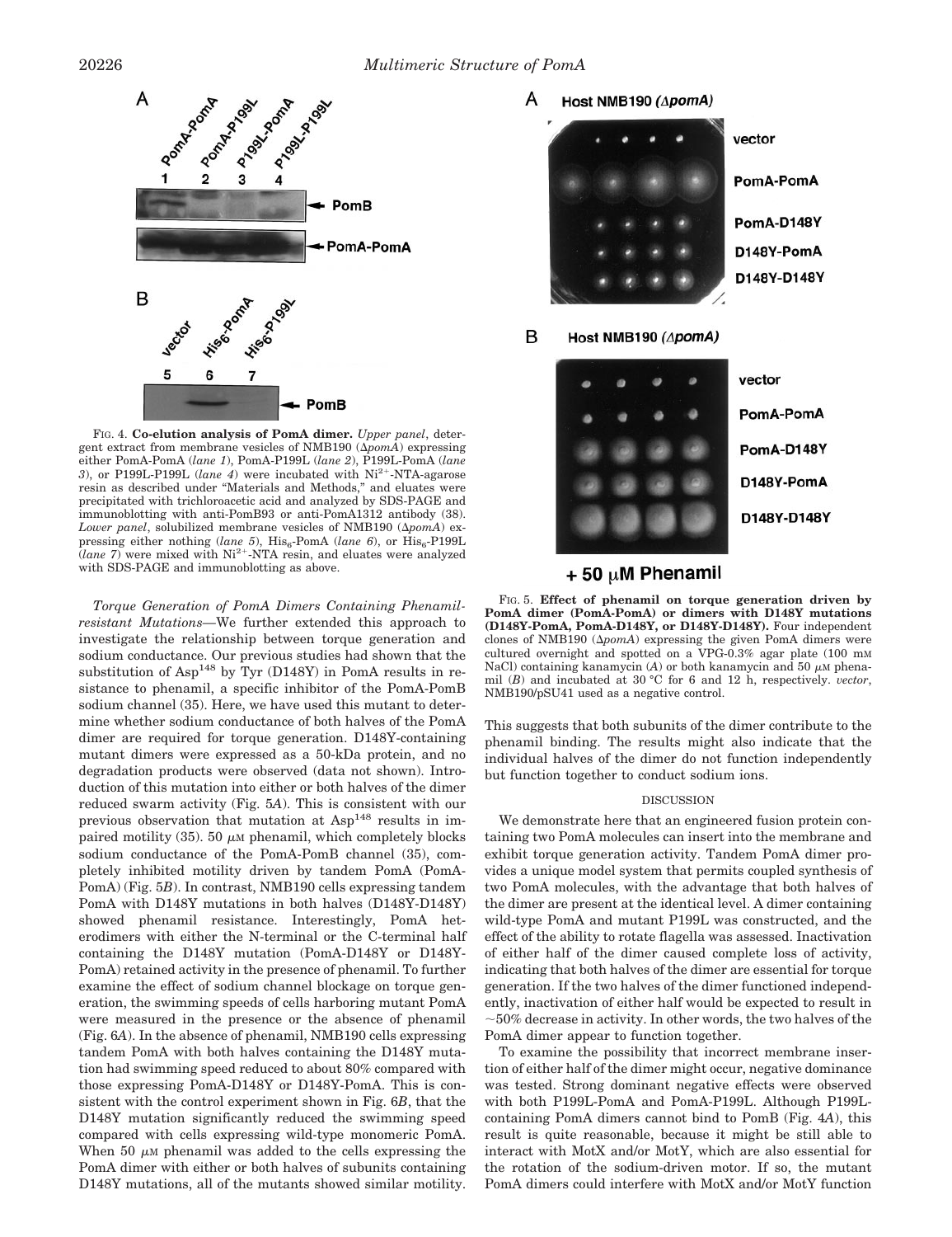

FIG. 6. **Sensitivity to phenamil of PomA dimers.** *A*, swimming speeds were measured in TMN medium in the presence or the absence of  $50 \mu$ M phenamil as indicated under "Materials and Methods." Cells of NMB190 ( $\Delta pomA$ ) expressing PomA-D148Y (*squares*), D148Y-PomA (*circles*), or D148Y-D148Y (*triangles*) were collected at late logarithmic phase and suspended in TMN medium (pH 7.5, 50 mM NaCl). The cell suspension was diluted to 100-fold into TMN medium containing various concentrations of NaCl. *Filled* and *open* symbols indicate speeds in the absence or the presence of 50  $\mu$ M phenamil, respectively. Cells of NMB190 (D*pomA*) expressing PomA-PomA (*crosses*) in the presence of 50  $\mu$ M phenamil are also indicated. *B*, cells of NMB190 ( $\Delta$ *pomA*) expressing PomA (*circles*), PomA-PomA (*squares*), or D148Y (*triangles*) were collected at late logarithmic phase, and swimming speeds were measured as above.

or sequester them away from the functional site. It is not clear that the wild-type PomA in the hetero-fused dimer folds like it would by itself or in the homo-fused dimer. Limited protease sensitivity of the dimer-expressed inverted membrane vesicles revealed that there were no differences of digestion pattern between wild-type fused dimer and mutant-containing dimer (data not shown), although further investigations are required. Can we exclude the possibility that a PomA dimer containing one wild-type PomA (P199L-PomA or PomA-P199L) might support rotation when this wild-type half of the mixed dimer is active, while other dimers impede rotation because the inactive (P199L) subunit is incorporated? This possibility is excluded for the following reason. If some of the active (wild-type) subunits of the P199L-bearing PomA dimers are incorporated into their correct sites in the motor to form a functional unit, those active subunits should form a PomA-PomB complex. However, we have shown here that all of the P199L-containing dimers cannot interact with endogenous PomB in Fig. 4*A*, which indicates that there are no such species as functional PomA-PomB complexes. Taken together, the results provide support for the contention that PomA is functional as an even number of subunits, either a dimer or a multimer of dimers.

The Pro<sup>199</sup> residue of PomA is highly conserved in MotA homologs and is thought not to have a direct role in ion translocation but rather a structural role (34). Pro<sup>222</sup> in *E. coli* MotA was investigated by intensive mutagenesis, leading to the conclusion that it might function to mediate conformational changes that couple the events occurring on the membrane and cytoplasmic domains during energy conversion (40, 41). We showed here that Pro<sup>199</sup> of PomA also plays a critical role for PomA-PomB interaction. Monomeric PomA with the mutation P199L showed reduced ability to interact with PomB. It is noteworthy that this was also observed with PomA dimer containing the mutation in either half of the dimer. Suppose that PomA is functional as a monomer, and each molecule interacts with PomB. It is difficult then to imagine how the introduction of single P199L mutation into one half of the dimer could result in complete loss of PomA-PomB interaction. Function as a dimer is consistent with our previous estimate that the molar ratio of isolated functional PomA-PomB complex is 2 PomA:1 PomB (32). We therefore conclude that both subunits in PomA dimer contribute to the PomA-PomB interaction.

One more approach was used to investigate the functional impact of PomA dimer. Tandem PomA was constructed containing wild-type PomA and D148Y mutated PomA, and the effect of phenamil on torque generation was measured. The results indicate that the introduction of D148Y mutation to one half of the dimer results in no significant decrease in both swarm activity and swimming speed compared with dimer where both halves carry the phenamil-resistant mutation, suggesting the possibility that the individual halves of the dimer do not conduct sodium ions by themselves. Although it is not clear how many phenamils bind to this dimer molecule, it is highly probable that both halves of the PomA dimer function together to conduct sodium ions, and so both subunits cooperatively form a phenamil binding site.

Some integral membrane permeases such as the ribose transporter RbsC (42) form homodimers for their function. The FhuB, the ferric hydroxamate transporter component, functions as a single polypeptide containing two homologous repeats and is still active when those repeats are separated (43). Oligomerization of PomA may be an analogous process.

In the absence of high resolution images of the torque-generating unit, subunit stoichiometry can be tentatively assessed using biochemical methods. The results described above provide a framework for the subunit stoichiometry of the torquegenerating unit, but a definitive answer will require further experimental documentation.

*Acknowledgments—*We thank Drs. Robert M. Macnab and Ikuro Kawagishi for critically reading the manuscript.

#### **REFERENCES**

- 1. Berg, H. C. (1995) *Biophys J.* **68,** (suppl.) 163–167
- 2. Blair, D. F. (1995) *Annu. Rev. Microbiol.* **49,** 489–522
- 3. DeRosier, D. J. (1998) *Cell* **93,** 17–20
- 4. Imae, Y. & Atsumi, T. (1989) *J. Bioenerg. Biomembr.* **21,** 705–716
- 5. Dean, G. D., Macnab, R. M., Stader, J., Matsumura, P. & Burks, C. (1984) *J. Bacteriol.* **159,** 991–999
- 6. Stader, J., Matsumura, P., Vacante, D., Dean, G. E. & Macnab, R. M. (1986) *J. Bacteriol.* **166,** 244–252
- 7. Zhou, J. D., Fazzio, R. T. & Blair, D. F. (1995) *J. Mol. Biol.* **251,** 237–242
- 8. Chun, S. Y. & Parkinson, J. S. (1988) *Science* **239,** 276–278 9. Blair, D. F. & Berg, H. C. (1990) *Cell* **60,** 439–449
- 10. Stolz, B. & Berg, H. C. (1991) *J. Bacteriol.* **173,** 7033–7037
- 11. Sharp, L. L., Zhou, J. D. & Blair, D. F. (1995) *Biochemistry* **34,** 9166–9171
- 12. Garza, A. G., Harris-Haller, L. W., Stoebner, R. A. & Manson, M. D. (1995) *Proc. Natl. Acad. Sci. U. S. A.* **92,** 1970–1974
- 13. Khan, S., Dapice, M., Reese, T. S. (1988) *J. Mol. Biol.* **202,** 575–584
- 14. Blair, D. F., Kim, D. Y. & Berg, H. C. (1991) *J. Bacteriol.* **173,** 4049–4055
- 15. DeMot, R. & Vanderleyden, J. (1994) *Mol. Microbiol.* **12,** 333–334
- 16. Meister, M., Lowe, G. & Berg, H. C. (1987) *Cell* **49,** 643–650
- 17. Lloyd, S. A., Tang, H., Wang, X., Billings, S. & Blair, D. F. (1996) *J. Bacteriol.* **178,** 223–231
- 18. Zhou, J. D., Lloyd, S. A. & Blair, D. F. (1998) *Proc. Natl. Acad. Sci. U. S. A.* **95,** 6436–6441
- 19. Francis, N. R., Sosinsky, G. E., Thomas, D. & DeRosier, D. J. (1994) *J. Mol. Biol.* **235,** 1261–1270
- 20. Oosawa, K., Ueno, T. & Aizawa, S. (1994) *J. Bacteriol.* **176,** 3683–3691
- 21. Yamaguchi, S., Fujita, H., Ishihara, H., Aizawa, S. & Macnab, R. M. (1986) *J.*